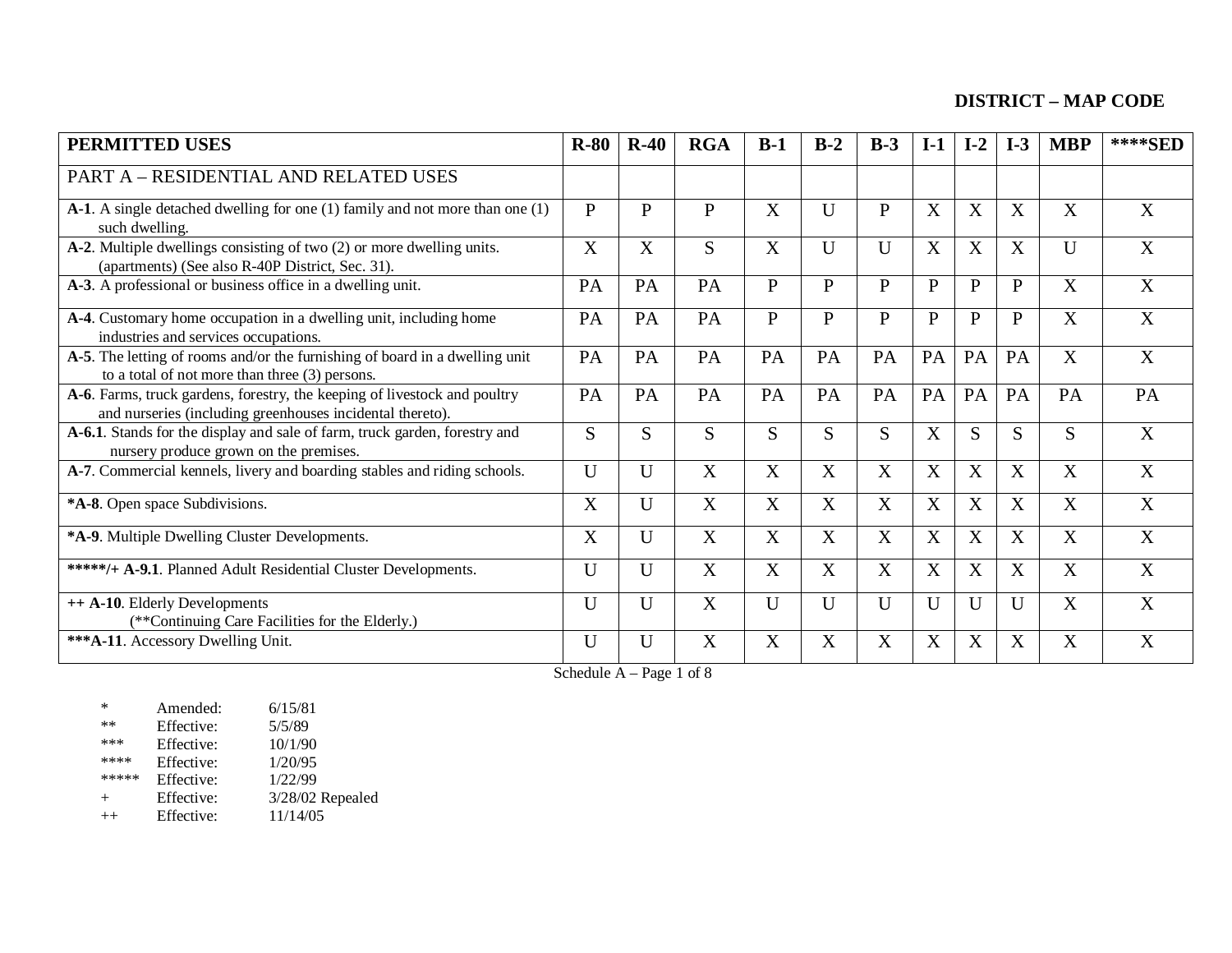| <b>PERMITTED USES</b>                                                                                                                                                                                                                                                                                                                                            | $R-80$ | $R-40$       | <b>RGA</b>     | $B-1$ | $B-2$       | $B-3$        | $I-1$ | $I-2$ | $I-3$        | <b>MBP</b>     | ****SED        |
|------------------------------------------------------------------------------------------------------------------------------------------------------------------------------------------------------------------------------------------------------------------------------------------------------------------------------------------------------------------|--------|--------------|----------------|-------|-------------|--------------|-------|-------|--------------|----------------|----------------|
| PART B - COMMUNITY FACILITY & SERVICES                                                                                                                                                                                                                                                                                                                           |        |              |                |       |             |              |       |       |              |                |                |
| B-1. Buildings, uses and facilities of the Town of North Branford.                                                                                                                                                                                                                                                                                               | S      | S            | S              | S     | S           | S            | S     | S     | S            | S              | S              |
| B-2. Buildings, uses and facilities of the State of Connecticut, Federal<br>Government or any other governmental unit.                                                                                                                                                                                                                                           | X      | X            | X              | U     | $\mathbf U$ | $\mathbf{U}$ | U     | U     | $\mathbf U$  | U              | U              |
| B-3. Churches and places of worship; parish halls; schools; colleges;<br>universities, educational, religious, philanthropic and charitable institutions;<br>membership; lodges; community houses.                                                                                                                                                               | X      | X            | X              | S     | S           | S            | X     | X     | X            | X              | X              |
| <b>B-3.1</b> . The following uses when not conducted as a business or for profit:<br>Churches and places of worship; parish halls; schools; colleges; universities,<br>educational, religious, philanthropic and charitable institutions; membership<br>clubs; lodges; community houses; nature preserves; wildlife sanctuaries; and<br>recreational facilities. | U      | U            | $\mathbf{U}$   | S     | S           | S            | X     | X     | X            | X              | X              |
| <b>B-4.</b> Cemeteries                                                                                                                                                                                                                                                                                                                                           | U      | U            | U              | U     | $\mathbf U$ | $\mathbf{U}$ | U     | U     | $\mathbf U$  | X              | X              |
| <b>B-5</b> . Family Day Care Homes                                                                                                                                                                                                                                                                                                                               | S.     | S            | S              | S     | S           | S            | S     | X     | X            | X              | X              |
| **B-5.1. Group Day Care Homes                                                                                                                                                                                                                                                                                                                                    | U      | U            | U              | U     | $\mathbf U$ | $\mathbf{U}$ | X     | X     | X            | X              | $\overline{X}$ |
| <b>B-5.2</b> . Child Day Care Homes                                                                                                                                                                                                                                                                                                                              | X      | X            | X              | S     | S           | S            | X     | S     | S            | X              | S              |
| ******B-5.3. Adult Day Care Center                                                                                                                                                                                                                                                                                                                               | U      | $\mathbf U$  | $\mathbf{U}$   | U     | $\mathbf U$ | $\mathbf{U}$ | X     | X     | X            | X              | X              |
| <b>B-6</b> . Summer day camps, excluding the furnishing of rooms.                                                                                                                                                                                                                                                                                                | U      | $\mathbf U$  | $\mathbf{U}$   | U     | $\mathbf U$ | $\mathbf{U}$ | U     | U     | $\mathbf{U}$ | X              | X              |
| B-7. Golf, tennis, swimming or similar clubs, whether operated as a business<br>or for profit or not, including customary accessory services and eating<br>facilities incidental to the conduct of a club, not including a commercial golf<br>driving range or miniature golf.                                                                                   | U      | $\mathbf{U}$ | $\overline{U}$ | U     | U           | $\mathbf{U}$ | X     | X     | X            | $\overline{X}$ | X              |

Schedule  $A - Page\ 2 of\ 8$ 

\*\* Effective:  $\frac{1}{17/92}$ <br>\*\*\*\* Effective:  $\frac{1}{20/95}$ <br>\*\*\*\*\*\* Effective:  $\frac{1}{20/15/04}$ Effective: \*\*\*\*\*\* Effective: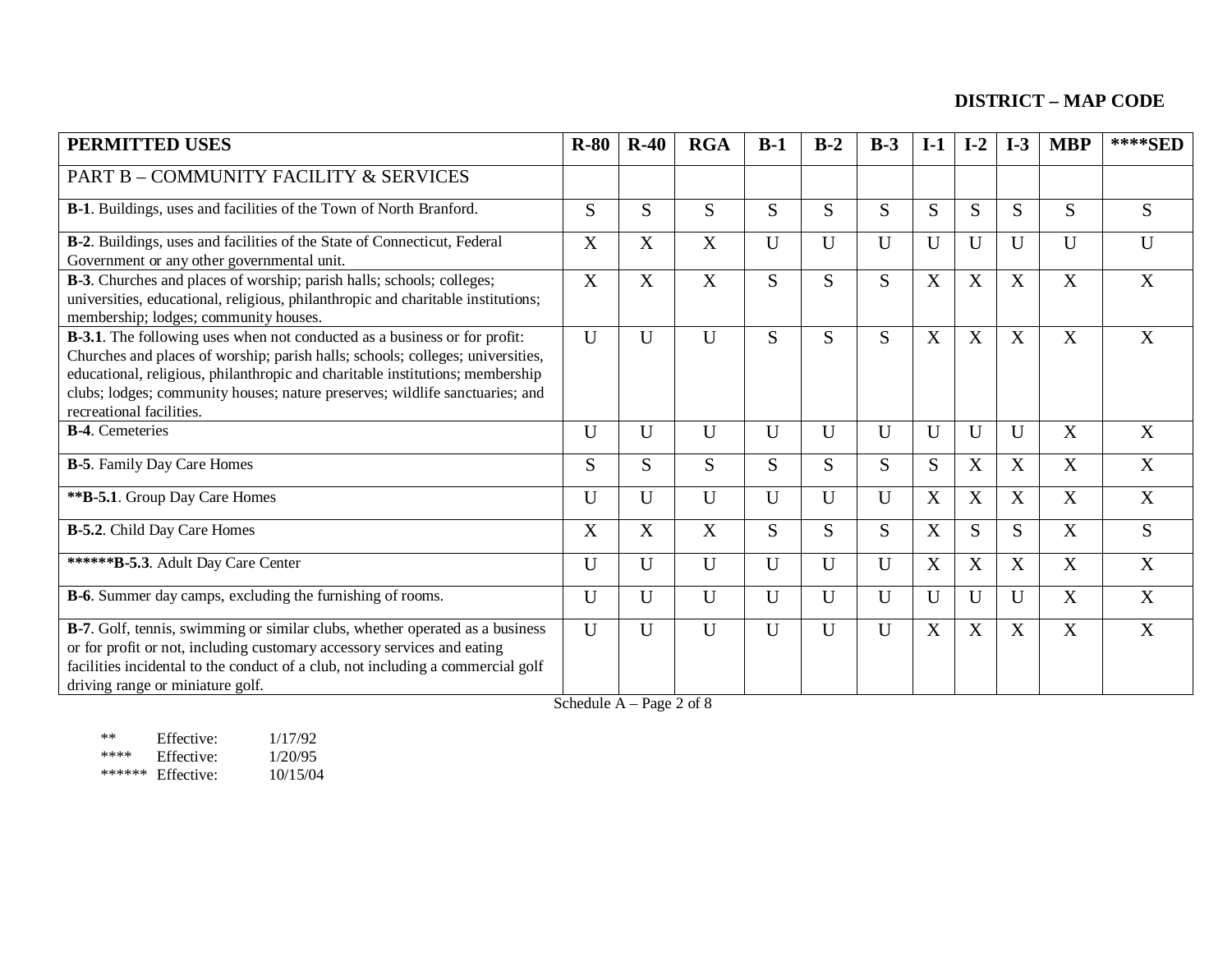| <b>PERMITTED USES</b>                                                                                                                                                                                                                                                                                                 | $R-80$         | $R-40$       | <b>RGA</b>   | $B-1$        | $B-2$       | $B-3$                     | $I-1$     | $I-2$       | $I-3$                     | <b>MBP</b>            | ****SED                   |
|-----------------------------------------------------------------------------------------------------------------------------------------------------------------------------------------------------------------------------------------------------------------------------------------------------------------------|----------------|--------------|--------------|--------------|-------------|---------------------------|-----------|-------------|---------------------------|-----------------------|---------------------------|
| PART B (CONTINUED)                                                                                                                                                                                                                                                                                                    |                |              |              |              |             |                           |           |             |                           |                       |                           |
| <b>B-7.1</b> . Golf course, whether operated as a business or for profit or not,<br>including customary accessory services and eating facilities incidental to the<br>conduct of a club, not including a commercial golf driving range or miniature<br>golf.                                                          | $\mathbf{U}$   | U            | $\mathbf{U}$ | U            | $\mathbf U$ | $\mathbf{U}$              | X         | X           | X                         | X                     | X                         |
| <b>B-7.2.</b> Commercial golf driving range or miniature golf.                                                                                                                                                                                                                                                        | X              | X            | X            | S            | X           | X                         | <b>SD</b> | S           | S                         | X                     | X                         |
| B-8. Hospitals, convalescent homes, nursing homes and sanitaria, licensed by<br>the State of Connecticut.                                                                                                                                                                                                             | U              | U            | U            | U            | $\mathbf U$ | U                         | X         | X           | $\boldsymbol{\mathrm{X}}$ | X                     | X                         |
| B-9. Public utility company, electric, gas, and telephone substations,<br>switching stations and equipment buildings and maintenance and service<br>facilities.                                                                                                                                                       | X              | X            | X            | S            | X           | $\boldsymbol{\mathrm{X}}$ | <b>SD</b> | S           | S                         | $\overline{X}$        | X                         |
| B-9.1. Public utility company, electric, gas, and telephone substations,<br>switching stations and equipment buildings, excluding maintenance and<br>service facilities and providing that there is no outside storage yard or outside<br>storage of supplies.                                                        | U              | $\mathbf U$  | U            | S            | S           | S                         | <b>SD</b> | S           | S                         | X                     | X                         |
| B-10. Public utility company, water supply reservoirs, wells, pump stations,<br>storage facilities and treatment facilities.                                                                                                                                                                                          | U              | U            | $\mathbf{U}$ | S            | S           | S                         | <b>SD</b> | S           | S                         | $\overline{\text{X}}$ | X                         |
| *B-11. School, philanthropic and charitable institutions, community houses,<br>child day care centers, business and professional offices, medical and dental<br>clinics located in school buildings belonging to the Town of North Branford<br>that are no longer used for public schools and are rented by the Town. | $\overline{U}$ | $\mathbf{U}$ | U            | U            | $\mathbf U$ | $\mathbf{U}$              | X         | X           | X                         | X                     | $\boldsymbol{\mathrm{X}}$ |
| *B-12. Flea markets with occasional or periodic sales activity when located<br>not less than 100 ft. from any residence district. All outside storage and<br>display areas, and permanent and temporary buildings or other structures shall<br>observe all setbacks as set forth in Schedule B-Standards.             | X              | X            | X            | $\mathbf{U}$ | $\mathbf U$ | $\mathbf U$               | X         | $\mathbf X$ | X                         | X                     | $\boldsymbol{\mathrm{X}}$ |
| <b>*B-12.1</b> . Flea markets when conducted within an enclosed building or<br>structure and with no outside storage or display areas.                                                                                                                                                                                | X              | X            | X            | S            | S           | S                         | X         | X           | X                         | X                     | X                         |

Schedule A – Page 3 of 8

\* Amended: 2/28/83<br>\*\*\*\* Effective: 1/20/95 \*\*\*\* Effective: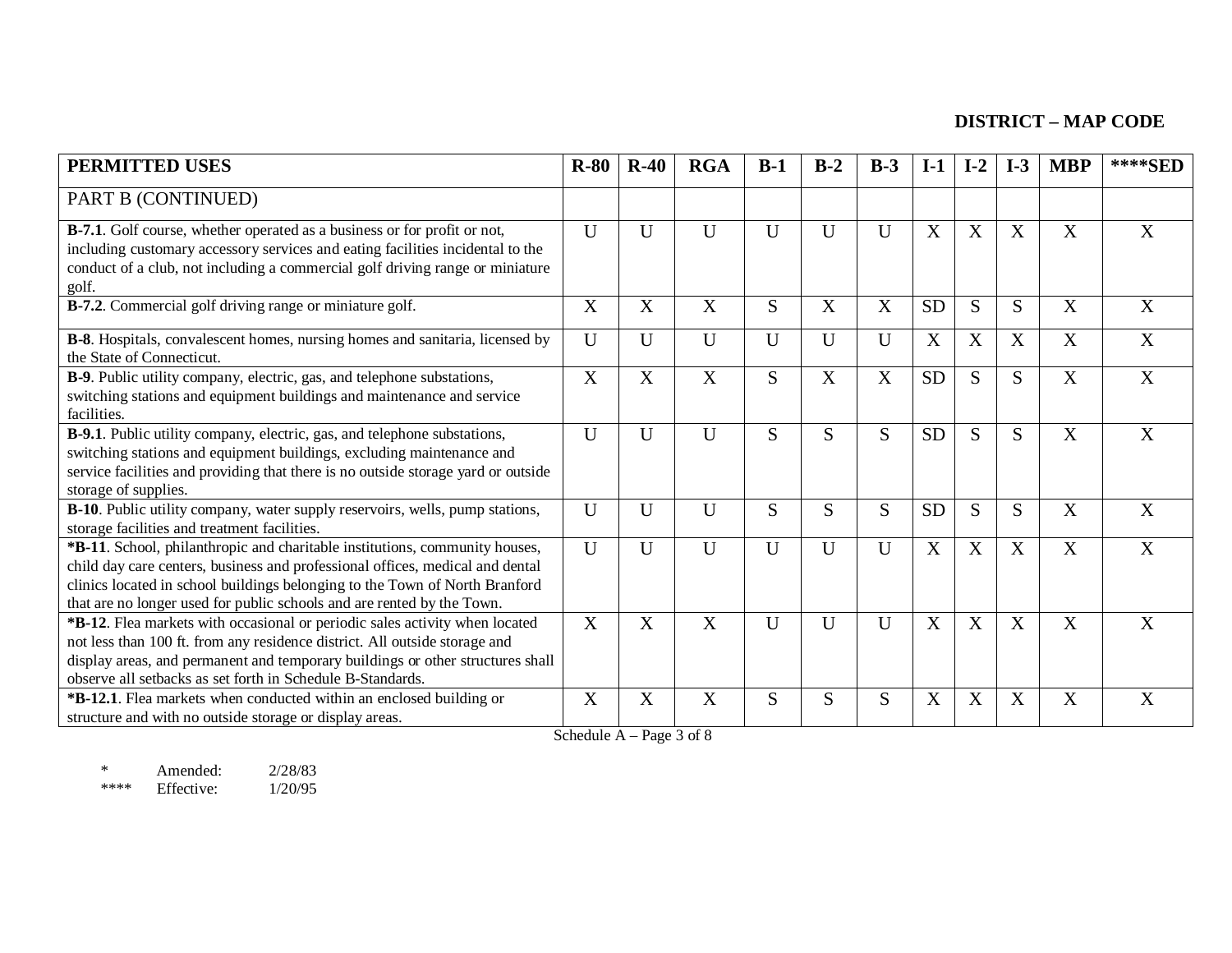| <b>PERMITTED USES</b>                                                                                                                                                                                                                                                                             | $R-80$       | $R-40$       | <b>RGA</b>   | $B-1$  | $B-2$  | $B-3$  | $I-1$ | $I-2$ | $I-3$ | <b>MBP</b> | ****SED |
|---------------------------------------------------------------------------------------------------------------------------------------------------------------------------------------------------------------------------------------------------------------------------------------------------|--------------|--------------|--------------|--------|--------|--------|-------|-------|-------|------------|---------|
| PART C - COMMERCIAL USE                                                                                                                                                                                                                                                                           |              |              |              |        |        |        |       |       |       |            |         |
| C-1. Stores and other buildings and structures where goods are sold or<br>services are rendered primarily at retail, except as may be limited by the<br>listing of similar uses in PART C of this Schedule.                                                                                       | X            | X            | X            | S.     | S      | X      | X     | X     | X     | U          | X       |
| C-1.1. Stores and other buildings and structures where goods are sold or<br>services is rendered primarily at retail and no individual enterprise occupies a<br>floor area greater than 7,500 square feet, except as may be limited by the<br>listing of similar uses in PART C of this Schedule. | X            | X            | X            | S      | S      | S      | X     | X     | X     | U          | X       |
| C-1.2. Stores and other buildings and structures where goods are sold or<br>service is rendered at retail when accessory and subordinate to another<br>permitted use on the same lot.                                                                                                             | X            | X            | X            | S      | S      | X      | X     | S     | S     | U          | S       |
| C-2. Business and professional offices; banks and other financial institutions;<br>and medial and dental clinics.                                                                                                                                                                                 | X            | X            | X            | S      | S      | S      | X     | S     | X     | U          | S       |
| C-3. Undertakers' establishments.                                                                                                                                                                                                                                                                 | X            | X            | X            | S      | S      | X      | X     | X     | X     | X          | X       |
| C-4. Veterinary hospitals.                                                                                                                                                                                                                                                                        | U            | $\mathbf{U}$ | $\mathbf{X}$ | S      | S      | X      | X     | S     | X     | X          | X       |
| C-5. Restaurants and other food and beverage service establishments.                                                                                                                                                                                                                              | X            | X            | X            | **U    | $**$ U | X      | X     | X     | X     | X          | X       |
| C-5.1. Indoor restaurants and other food and beverage service establishments.                                                                                                                                                                                                                     | $\mathbf{X}$ | X            | X            | $**$ U | $*$ *U | $**$ U | X     | $*U$  | $*U$  | X          | X       |
| C-6. Hotels and motels, and restaurants and recreation facilities accessory and<br>subordinate thereto.                                                                                                                                                                                           | X            | X            | X            | S      | X      | X      | X     | X     | S     | X          | X       |
| C-7. Indoor theaters and assembly halls.                                                                                                                                                                                                                                                          | X            | X            | X            | S      | S      | X      | X     | X     | X     | X          | X       |

#### Schedule  $A - Page 4 of 8$

| $\ast$ | Amended:   | 1/5/78  |
|--------|------------|---------|
| $**$   | Amended:   | 11/1/80 |
| ****   | Effective: | 1/20/95 |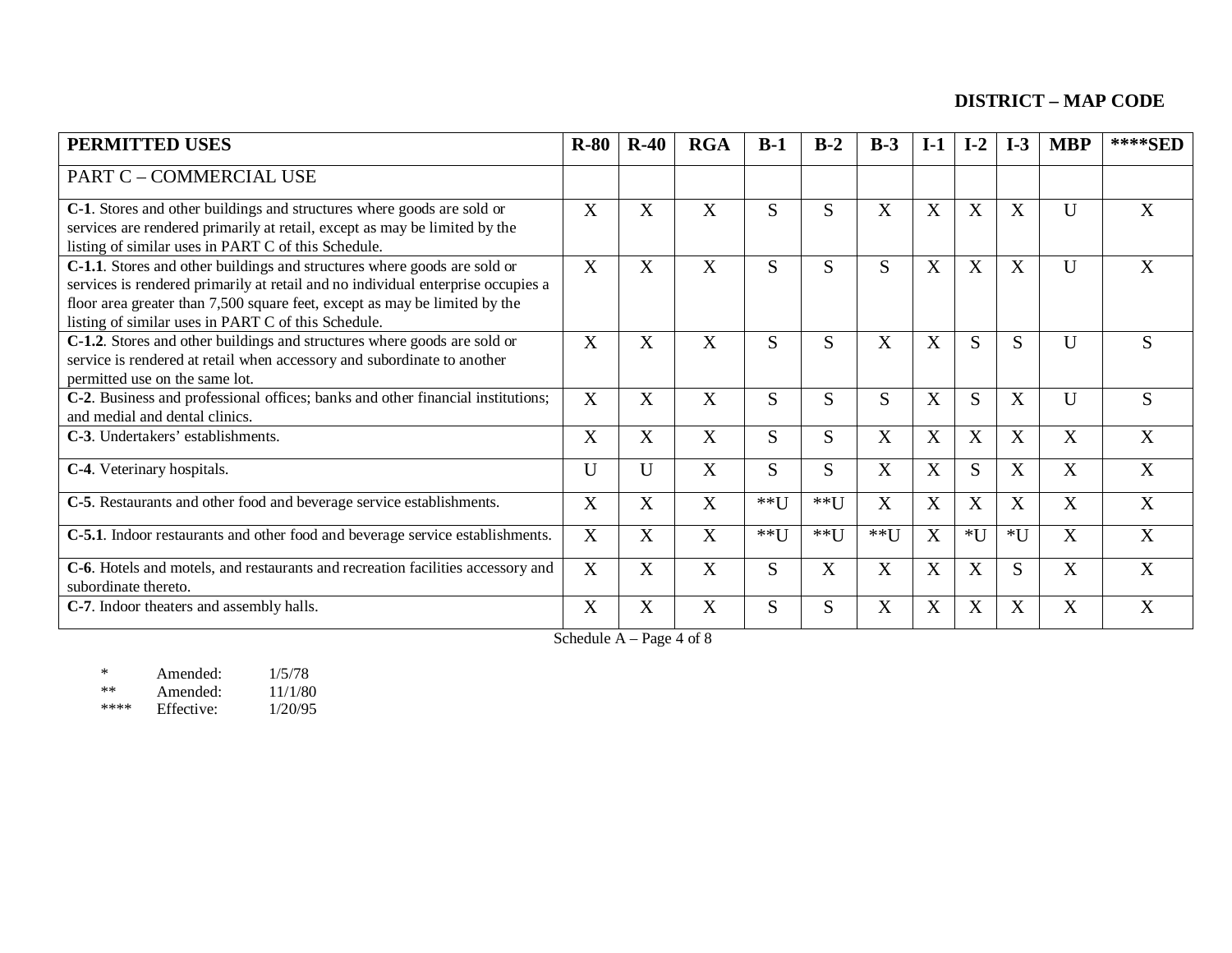| <b>PERMITTED USES</b>                                                                                                                                                                                                                                                                                                               | $R-80$      | $R-40$ | <b>RGA</b> | $B-1$        | $B-2$                     | $B-3$ | $I-1$            | $I-2$        | $I-3$                     | <b>MBP</b> | ****SED        |
|-------------------------------------------------------------------------------------------------------------------------------------------------------------------------------------------------------------------------------------------------------------------------------------------------------------------------------------|-------------|--------|------------|--------------|---------------------------|-------|------------------|--------------|---------------------------|------------|----------------|
| PART C – (CONTINUED)                                                                                                                                                                                                                                                                                                                |             |        |            |              |                           |       |                  |              |                           |            |                |
| C-7.1. Indoor theaters and assembly halls when accessory and subordinate<br>to another use allowed on the same lot in the district.                                                                                                                                                                                                 | X           | X      | X          | S            | S                         | X     | <b>SD</b>        | S            | S.                        | X          | X              |
| ** C-8. Bowling alleys; billiard or pool halls; and other indoor commercial<br>recreation business; Indoor Amusement Centers.                                                                                                                                                                                                       | $\mathbf X$ | X      | X          | $*U$         | U                         | U     | $\boldsymbol{X}$ | $*U$         | $\boldsymbol{\mathrm{X}}$ | X          | $\overline{X}$ |
| ** C-8.1. Indoor Amusement Centers and game rooms when clearly<br>subordinate to another use allowed on the same lot in the district.                                                                                                                                                                                               | X           | X      | X          | $\mathbf{U}$ | U                         | U     | U                | U            | U                         | X          | X              |
| *** C-9. Commercial Recreational Facility.                                                                                                                                                                                                                                                                                          | X           | X      | X          | X            | $\boldsymbol{\mathrm{X}}$ | X     | X                | X            | U                         | X          | X              |
| C-10. Motor vehicle service stations; motor vehicle repair garages<br>including automobile, truck, trailer and farm equipment repairing, painting<br>and upholstering, establishments for motor vehicle washing; and<br>establishment for the sale of new or used automobiles, trucks, buses, trailer<br>or farm equipment.         | X           | X      | X          | S            | X                         | X     | X                | $+++U$       | X                         | X          | X              |
| C-10.1. Motor vehicle service stations having no repair services or having<br>only a limited repairer's license issued by the State of Connecticut<br>Department of Motor Vehicles.                                                                                                                                                 | $\mathbf X$ | X      | X          | S            | S                         | X     | X                | X            | X                         | X          | X              |
| ++C-10.2. Motor vehicle repair garages including auto, truck, trailer &<br>farm equipment repairing when accessory and subordinate to another use<br>allowed on the same lot, or when not engaged in the retail sale of gasoline<br>or other petroleum products, and with not outside display of vehicles or<br>equipment for sale. | X           | X      | X          | S            | $\boldsymbol{\mathrm{X}}$ | X     | X                | $++S$        | X                         | X          | X              |
| C-11. Painting. Plumbing, electrical, woodworking, sheet metal,<br>blacksmith, welding, tire recapping, machine and other.                                                                                                                                                                                                          | X           | X      | X          | S            | X                         | X     | X                | S.           | X                         | X          | X              |
| C-12. Painting establishments and binderies.                                                                                                                                                                                                                                                                                        | X           | X      | X          | S            | $\mathbf X$               | X     | X                | <sub>S</sub> | S.                        | X          | X              |
| C12.1. Printing establishments and binderies when occupying not more<br>than 5,000 square feet of floor area.                                                                                                                                                                                                                       | X           | X      | X          | S            | S                         | X     | X                | S            | S.                        | X          | X              |

Schedule A – Page 5 of 8

| $**$     | Effective: | 5/17/91  |
|----------|------------|----------|
| $***$    | Effective: | 9/20/95  |
| ****     | Effective: | 1/20/95  |
| $^{++}$  | Adopted:   | 9/3/98   |
| $^{+++}$ | Effective: | 10/08/05 |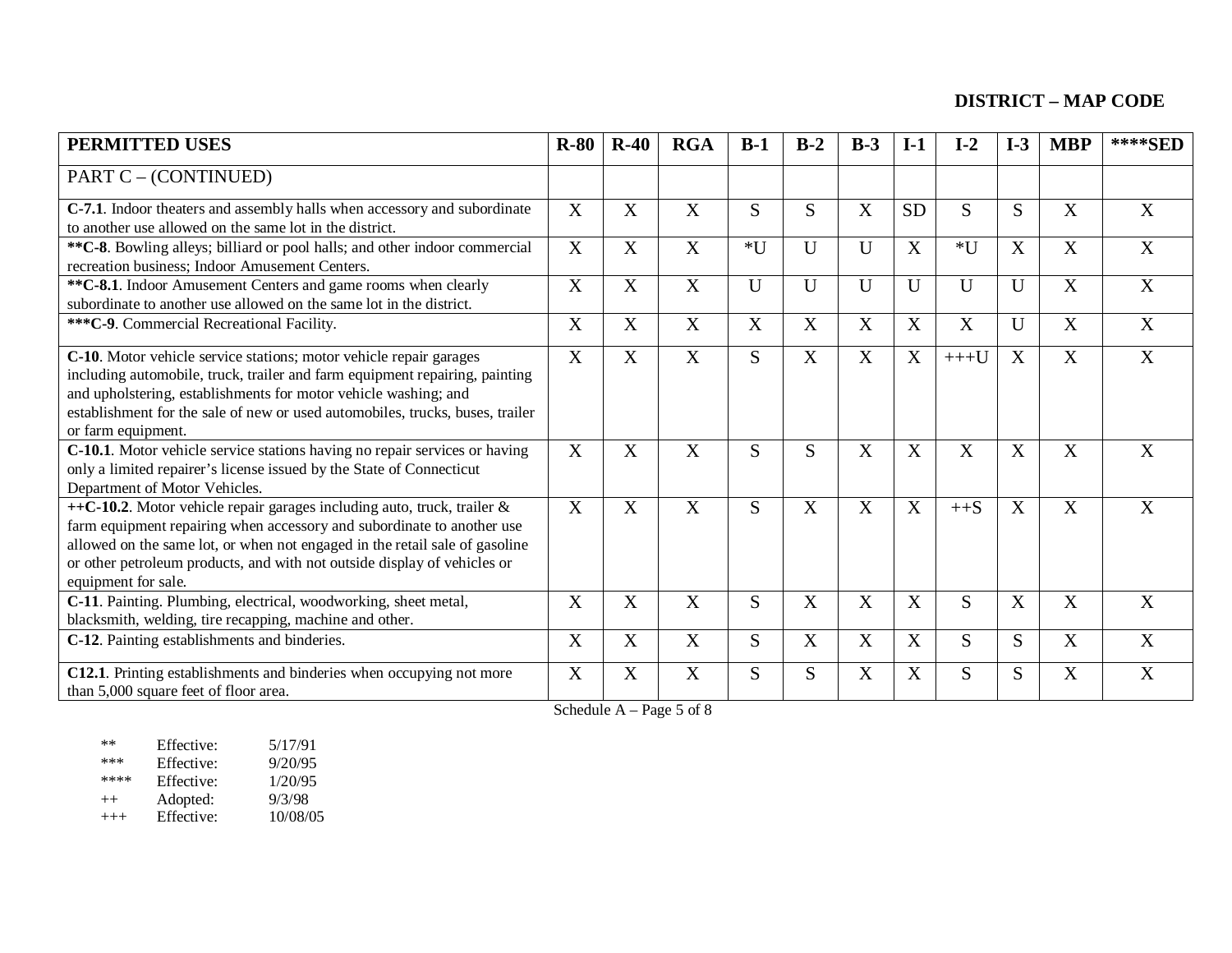| <b>PERMITTED USES</b>                                                                                                                                                                                                                                                                                                                           | $R-80$       | $R-40$ | <b>RGA</b> | $B-1$                 | $B-2$ | $B-3$ | $I-1$     | $I-2$       | $I-3$ | <b>MBP</b> | ****SED |
|-------------------------------------------------------------------------------------------------------------------------------------------------------------------------------------------------------------------------------------------------------------------------------------------------------------------------------------------------|--------------|--------|------------|-----------------------|-------|-------|-----------|-------------|-------|------------|---------|
| PART C (CONTINUED)                                                                                                                                                                                                                                                                                                                              |              |        |            |                       |       |       |           |             |       |            |         |
| *** C-13. Warehousing and Wholesale Business and Commercial Storage to<br>the extent permitted in a district as set forth herein, shall not be located less<br>than five hundred feet (500) from a residence district.                                                                                                                          | X            | X      | X          | X                     | X     | X     | X         | S           | S     | X          | X       |
| ***C-13.1. Warehousing and Wholesale Business and Commercial Storage<br>to the extent permitted in a district as set forth herein, shall not occupy more<br>than 2,500 square feet of floor area.                                                                                                                                               | X            | X      | X          | S                     | X     | X     | X         | X           | X     | X          | X       |
| *** C-14. Freight and Materials trucking businesses, terminals and bus<br>maintenance terminals to the extent that the same is permitted in a district as<br>set forth herein, shall not be located less than five hundred feet (500) from a<br>residence district.                                                                             | X            | X      | X          | $\overline{\text{X}}$ | X     | X     | X         | $\mathbf U$ | X     | X          | X       |
| *** C-14.1. Freight and Materials trucking businesses, terminals and bus<br>maintenance terminals when accessory and subordinate to another permitted<br>use on the same lot to the extent that the same is permitted in a district as set<br>forth herein, shall not be located less than five hundred feet (55) from a<br>residence district. | X            | X      | X          | S                     | X     | X     | <b>SD</b> | U           | U     | X          | X       |
| C-15. Lumber and building material yards; building contractors' yards.                                                                                                                                                                                                                                                                          | X            | X      | X          | S                     | X     | X     | X         | S           | X     | X          | X       |
| C-16. Manufacturing, processing for assembling of goods; research<br>laboratories.                                                                                                                                                                                                                                                              | X            | X      | X          | $\overline{X}$        | X     | X     | X         | S           | S     | X          | S       |
| C-16.1. Manufacturing, processing or assembling of goods when accessory<br>and subordinate to another permitted use on the same lot and when located<br>within an enclosed building.                                                                                                                                                            | $\mathbf{X}$ | X      | X          | S                     | S     | S     | X         | S           | S     | X          | S       |
| C-16.2. Research laboratories provide that there is not manufacturing,<br>processing or assembling of goods except as incidental to research.                                                                                                                                                                                                   | X            | X      | X          | S                     | X     | X     | <b>SD</b> | S           | S     | X          | S       |

Schedule  $A - Page 6 of 8$ 

\*\*\* Effective: 6/5/92<br>\*\*\*\* Effective: 1/20/95 Effective: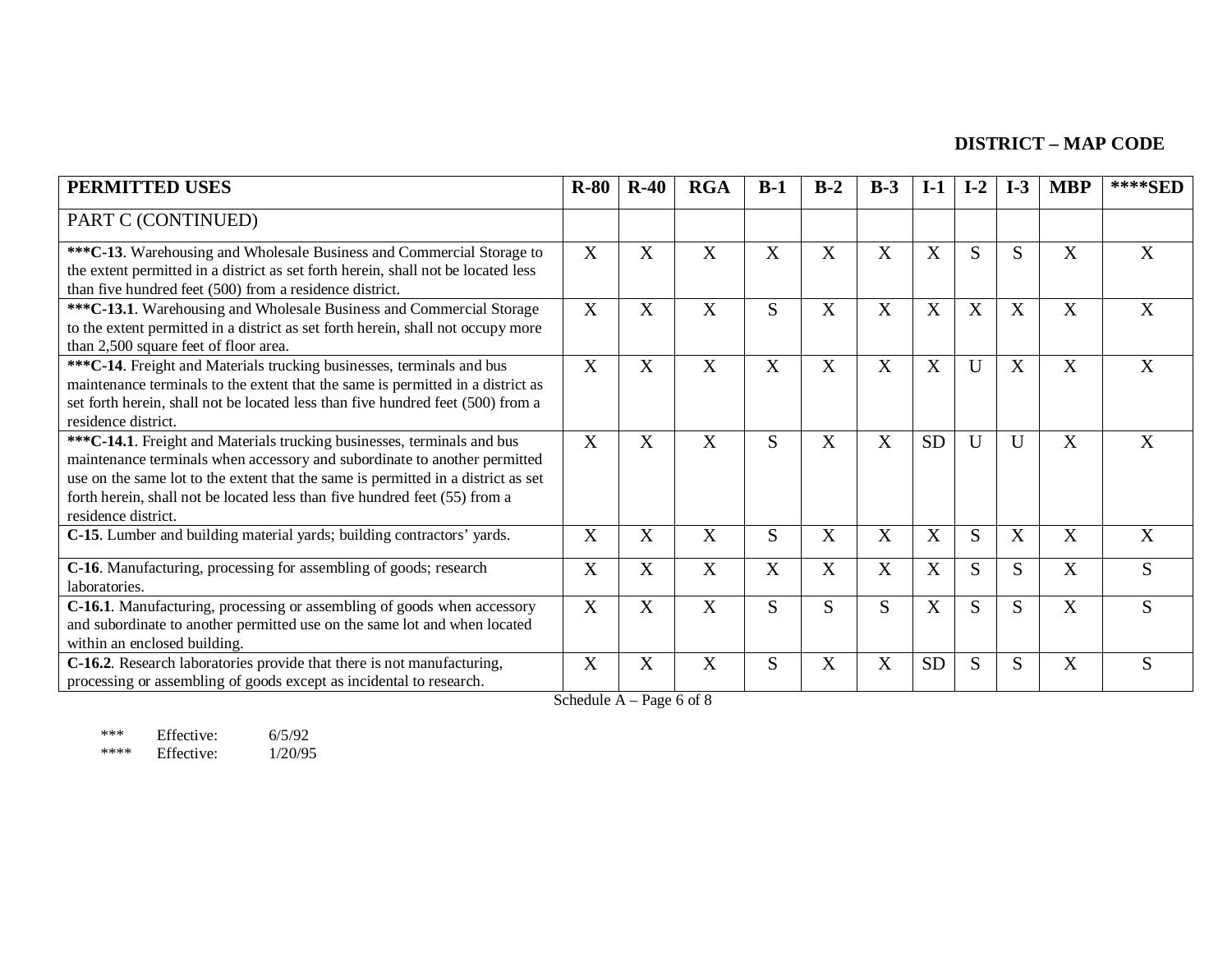| <b>PERMITTED USES</b>                                                                                                                                                                                 | $R-80$       | $R-40$ | <b>RGA</b> | $B-1$       | $B-2$        | $B-3$            | $I-1$         | $I-2$ | $I-3$        | <b>MBP</b> | ****SED |
|-------------------------------------------------------------------------------------------------------------------------------------------------------------------------------------------------------|--------------|--------|------------|-------------|--------------|------------------|---------------|-------|--------------|------------|---------|
| PART C – (CONTINUED)                                                                                                                                                                                  |              |        |            |             |              |                  |               |       |              |            |         |
| C-17. Stone quarry operations, including stone crushing, sorting and storage,<br>and earth excavation, removal or filling relating thereto.                                                           | X            | X      | X          | X           | X            | X                | <sub>SO</sub> | X     | X            | X          | X       |
| C-17.1. Bituminous and Portland cement concrete plants.                                                                                                                                               | X            | X      | X          | X           | X            | X                | <b>SD</b>     | U     | X            | X          | X       |
| C-18. Railroad rights-of-way, passenger stations and services.                                                                                                                                        | P            | P      | P          | P           | P            | $\mathbf{P}$     | P             | P     | $\mathbf{P}$ | X          | X       |
| C-19. Retail sale and distribution of heating fuel.                                                                                                                                                   | X            | X      | X          | $\sim$<br>S | X            | $\boldsymbol{X}$ | X             | S     | X            | X          | X       |
| *C-20. Intermediate Processing Facilities.                                                                                                                                                            | X            | X      | X          | X           | X            | X                | X             | U     | X            | X          | X       |
| C-21. Laundry, cleaning and dyeing plants when served by municipal sewers<br>and public water and not for retail.                                                                                     | X            | X      | X          | Ū           | X            | X                | X             | U     | U            | X          | X       |
| ***C-22. Personal services establishments including drop-off dry cleaning<br>businesses only. All other types of laundries and Laundromats and dry<br>cleaning establishments are prohibited.         | $\mathbf{X}$ | X      | X          | P           | $\mathbf{P}$ | $\mathbf{P}$     | X             | X     | $\mathbf{X}$ | X          | X       |
| **C-22.1. Full service and limited service laundries and Laundromats; Dry<br>Cleaning establishments when utilizing Dry Cleaning Closed Loop<br>Refrigerated System or any other DEP approved system. | X<br>------  | X      | X          | S           | S            | S                | X             | X     | X            | X          | X       |

Schedule A – Page 7 of 8

\* Effective: 1/17/92<br>
\*\* Effective: 9/6/94<br>
\*\*\* Effective: 12/3/93 \*\* Effective:<br>\*\*\* Fffective: \*\*\* Effective: 12/3/93<br>\*\*\*\* Effective: 1/20/95 Effective: